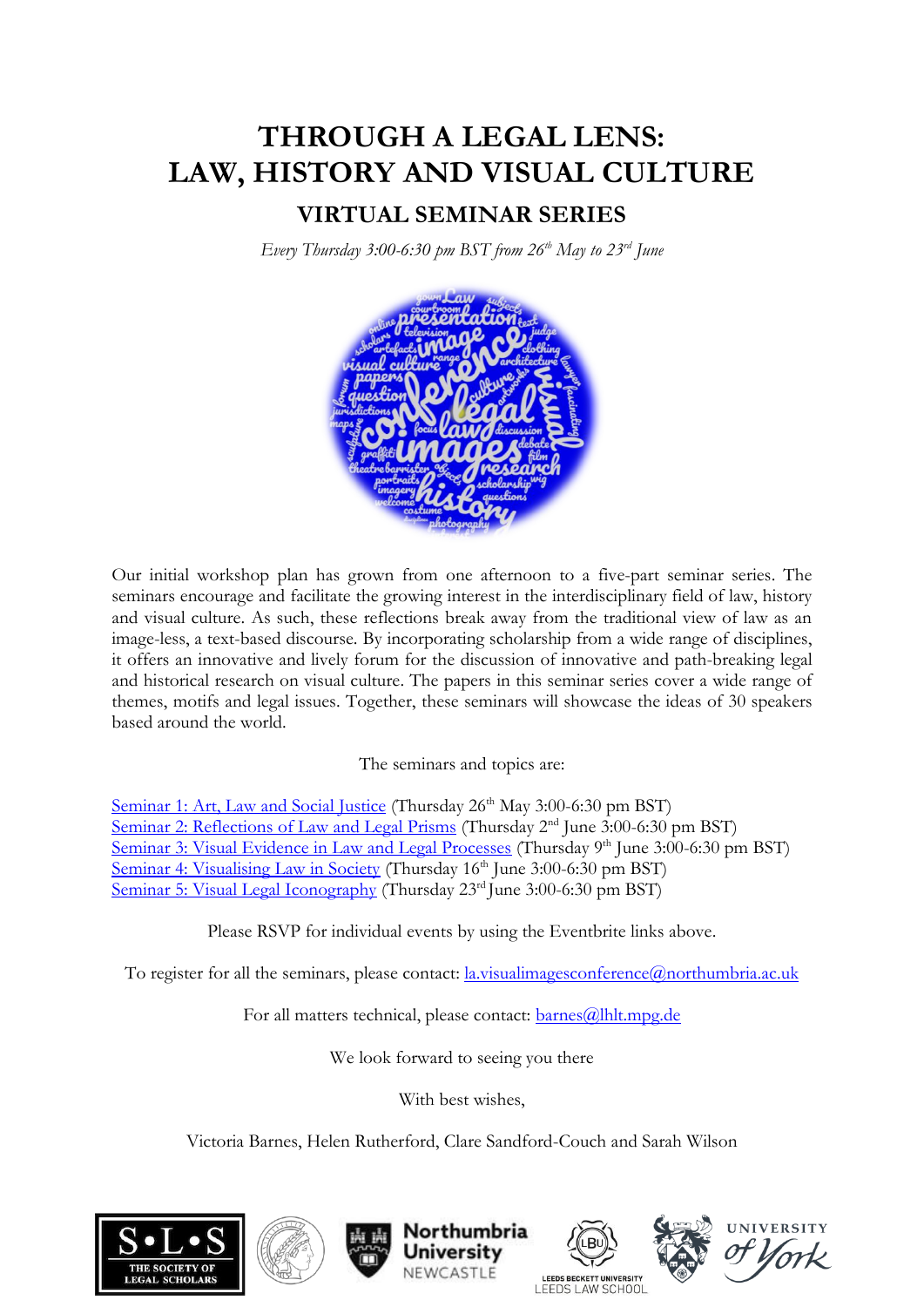### **VIRTUAL SEMINAR SERIES**

*Thursday 26th May 3:00-6:30 pm BST*



**Seminar 1: Art, Law and Social Justice**

Chairs

Clare Sandford-Couch (Leeds Beckett University)

Helen Rutherford (Northumbria University)

Speakers

Pierangelo Blandino (University of Lapland) *Through a Legal Lens: Law, History, and Visual Culture*

Elena Cooper (University of Glasgow) *Art, Copyright and Justice in the Nineteenth Century: Connecting Abraham Solomon's 'Waiting for the Verdict' and 'Not Guilty' (1857) to* Graves' Case *(1869)*

Marcus V. A. B. De Matos (Brunel University London) *The Shadows of Modern State Law: a Visual Genealogy of Dark Knights*

Sophie Doherty (Dublin City University) *What does Justice in the Aftermath of Sexual Violence look like?*

Benjamin Goh (London School of Economics) *Perceiving Breitkopf Fraktur*

Jack Quirk (Brown University) *Animus Possidendi: Nation Building and Settler Colonial Aesthetics*











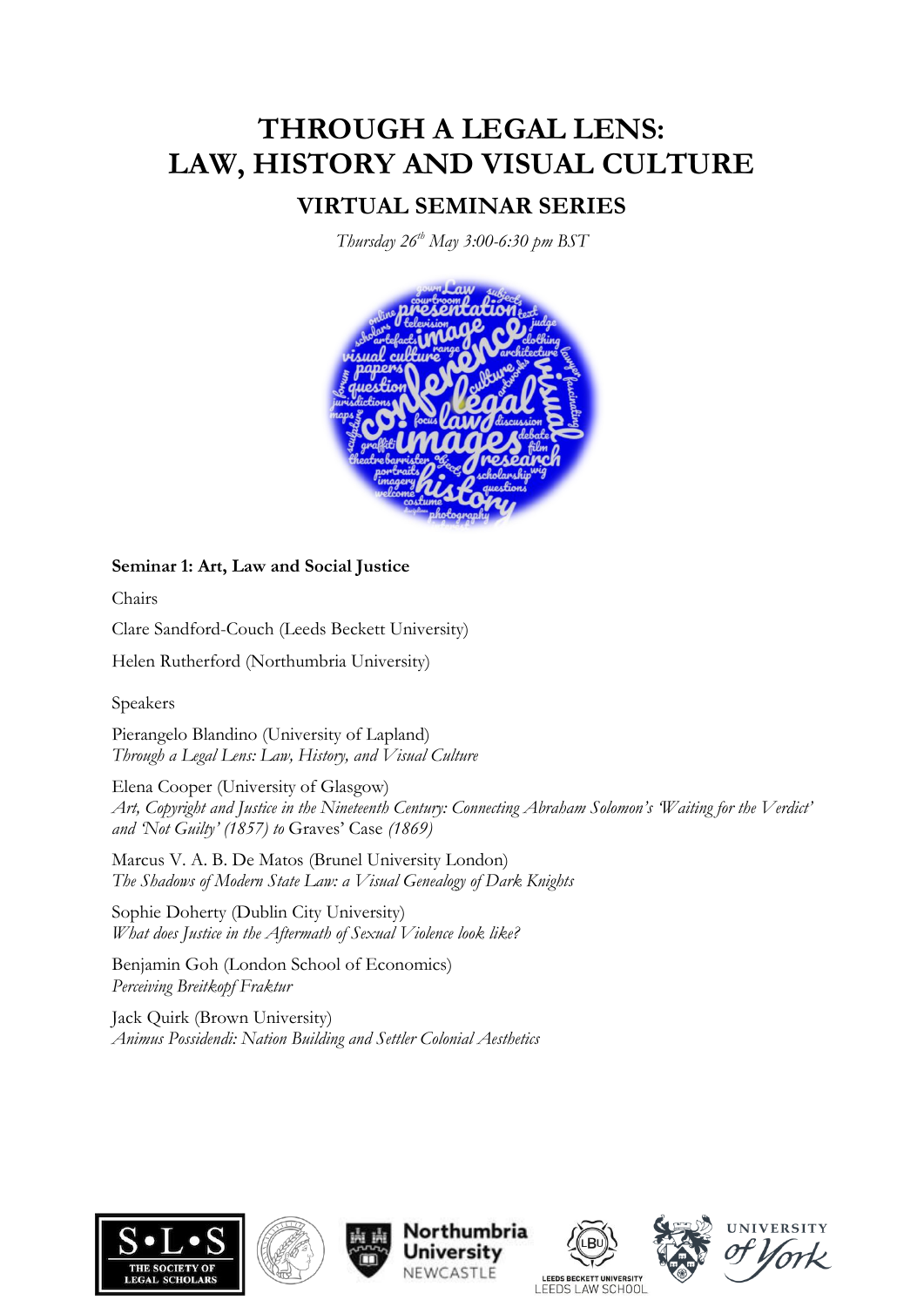### **VIRTUAL SEMINAR SERIES**

*Thursday 2 nd June 3:00-6:30 pm BST*



#### **Seminar 2: Reflections of Law and Legal Prisms**

Chairs

Victoria Barnes (Max Planck Institute for Legal History and Legal Theory)

TBC

Speakers

Zeynep Devrim Gürsel (Rutgers) *Portraits of Unbelonging: Photography, the Ottoman State and Armenian Expatriation*

Matheus Gobbato Leichtweis and Davi Perin Adorn (Federal University of Rio Grande do Sul) *Law, History and Visual Culture: Critical Reflections from Brazil and Ideas for a New Research Agenda*

Elizabeth Rajapakshe (University of Peradeniya) *The Images of Japanese Juvenile Law in Television: An Analysis of 'Reiko to Reiko' and 'Hanzai Shokogun'*

Joan Torrents Juncà (Universitat Autònoma de Barcelona) *A Weapon to Cut the 'Plug': The Visual Discourse on the Law of Incompatibilities During the Second Spanish Republic (1931-1936)*

Li Zheng (Ecole des Hautes Etudes en Sciences Sociales/Max Planck Institute for Legal History and Legal Theory) *Seeing Law Through the Legal Costumes in Modern China*











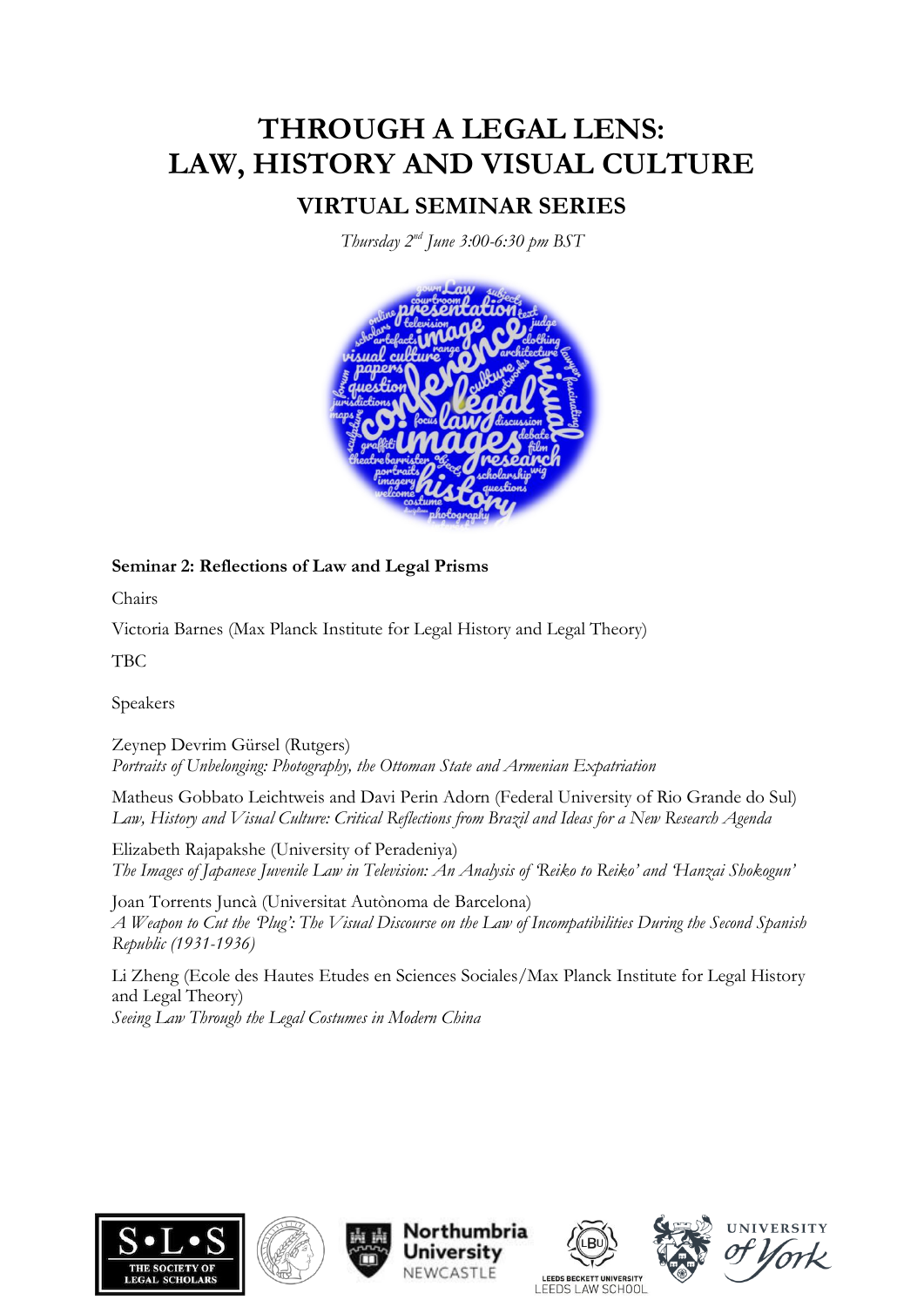### **VIRTUAL SEMINAR SERIES**

*Thursday 9th June 3:00-6:30 pm BST*



#### **Seminar 3: Visual Evidence in Law and Legal Processes**

Chairs

Peter Goodrich (Cardozo Law School)

Charlotte Mills (University of Leicester)

Speakers

Thomas Giddens (University of Dundee) *Touching the Images of Judgment*

Johannah Latchem (University of Oxford) *My Bloody Oar: Law's Materials Reimagined in Contemporary British Art*

Craig Newberry-Jones (University of Exeter) *'The Jolly Young Barrister': The Visual Representation of the Bar in the Popular Illustrated Press of the Nineteenth Century*

Gee Semmalar (University of Kent) *The Evidencing of Difference: Caste, Gender and Ethnographic Photography in 19th c British India*

Jennifer Tucker (Wesleyan University) *Moving Beyond the 'Mug Shot': Expanding the Frame for Considering how Photographs were used as Metropolitan and Colonial Evidence in Britain in the 1860s and 1870s*

Diana Volonakis (Northumbria University) *Agents of the Law and the Court as Depicted by Press Photography in* The New York World*, 1922-1927*











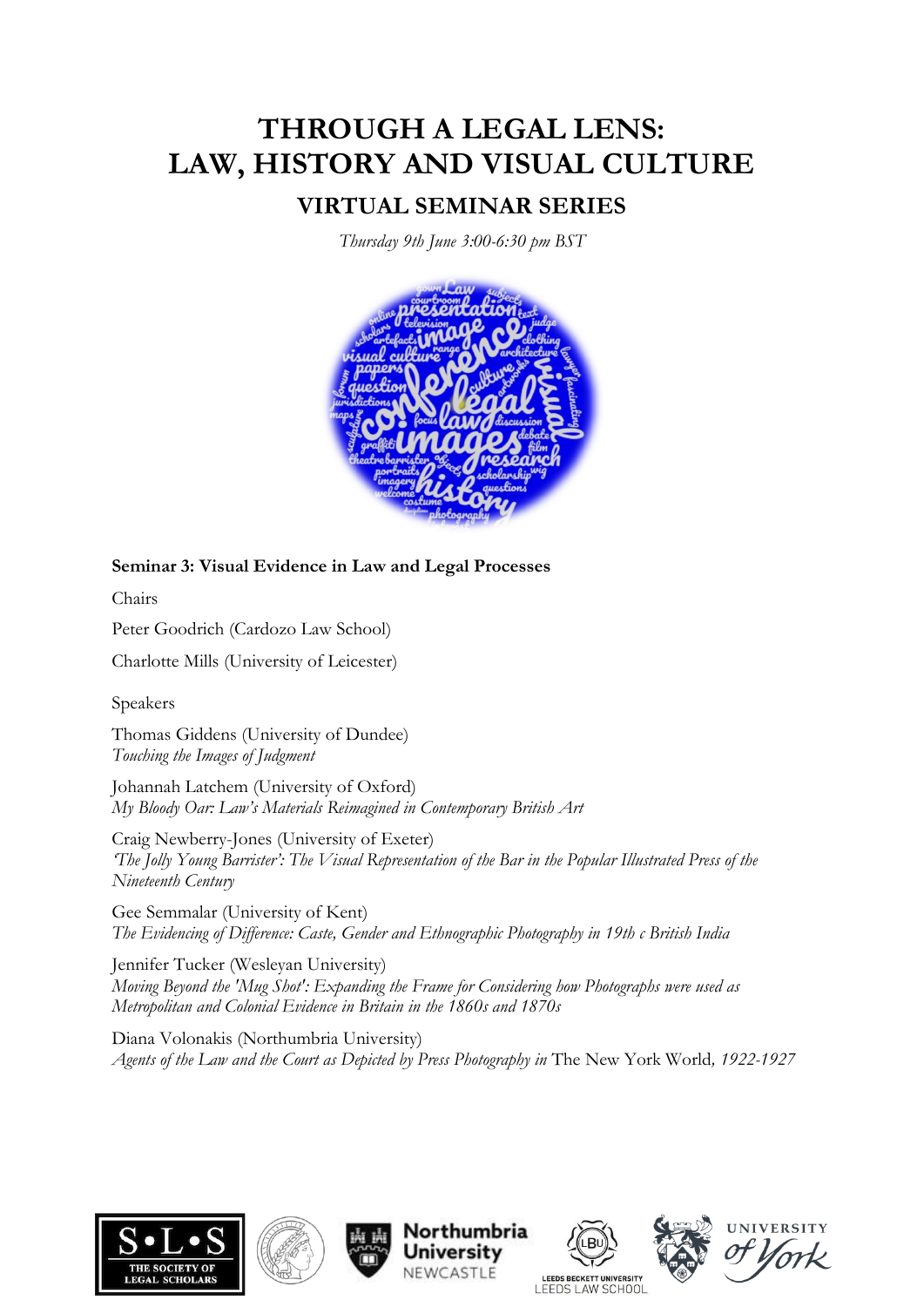### **VIRTUAL SEMINAR SERIES**

*Thursday 16th June 3:00-6:30 pm BST*



**Seminar 4: Visualising Law in Society**

Chairs

Craig Newberry-Jones (University of Exeter)

Sarah Wilson (University of York)

Speakers

Patrick Brian Smith (University of Warwick) *Mediated Forensics: Visual Cultures of Resistance*

Anat Rosenberg (Reichman University) *Ways of Seeing Advertising: Law and the Making of Visual Commercial Culture*

Chris Ashford (Northumbria University) *Legal Perspectives on Visualising Queer Sex: Case Studies from Queer Theatre 1973-2019*

Teresa Sutton (University of Sussex) *Ecclesiastical Exemption, Visual Culture and the Law*

Lara Tessaro (University of Kent) *'No Ban on Romance!': Materializing Cosmetics through Product Labels, 1947-1960*

Giulia Walter (University of Zurich) and Filippo Contarini (University of Lucerne) *Fabrizio De André's Storia di un Impiegato*